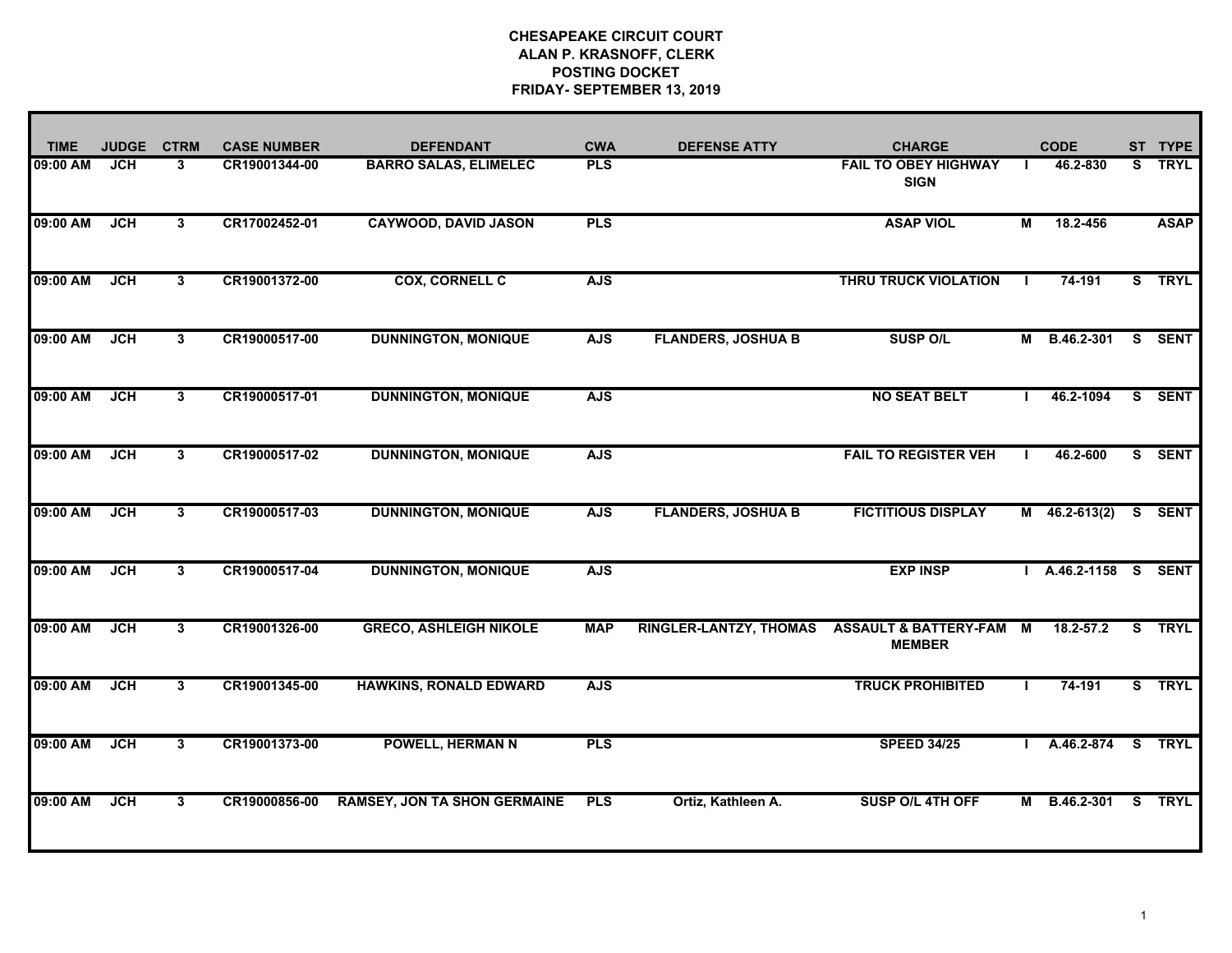| <b>TIME</b> | <b>JUDGE</b> | <b>CTRM</b>             | <b>CASE NUMBER</b> | <b>DEFENDANT</b>                | <b>CWA</b> | <b>DEFENSE ATTY</b>           | <b>CHARGE</b>                                       |              | <b>CODE</b>  |              | ST TYPE       |
|-------------|--------------|-------------------------|--------------------|---------------------------------|------------|-------------------------------|-----------------------------------------------------|--------------|--------------|--------------|---------------|
| 09:00 AM    | <b>JCH</b>   | 3                       | CR19001471-00      | THOMAS, DOMINEKE CHARLES M      | <b>AJS</b> | Buyrn, Richard L.             | <b>DRIVE SUSPENDED</b>                              |              | M B.46.2-301 |              | <b>B</b> TRYL |
| 09:00 AM    | <b>JCH</b>   | 3                       | CR19001471-01      | THOMAS, DOMINEKE CHARLES M      | <b>AJS</b> | Buyrn, Richard L.             | <b>CAPIAS</b>                                       | М            | 18.2-456     |              | <b>B</b> TRYL |
| 09:00 AM    | JCH          | 3                       | CR19001471-02      | THOMAS, DOMINEKE CHARLES M      | <b>AJS</b> | Buyrn, Richard L.             | <b>CAPIAS</b>                                       | М            | 18.2-456     |              | <b>B</b> TRYL |
| 09:00 AM    | JCH          | $\mathbf{3}$            | CR19001285-00      | <b>TOHER, TANYA</b>             | PLS        | <b>ROOF, TIMOTHY</b>          | FAIL TO APPEAR- GDC 6/3/19 M                        |              | 18.2-456     |              | S TRYL        |
| 09:00 AM    | JCH          | 3                       | CR19001380-00      | <b>WOODHOUSE, ASHLEY DALLAS</b> | <b>AJS</b> |                               | <b>FAIL TO OBEY HIGHWAY</b><br><b>SIGN</b>          |              | 46.2-830     |              | S TRYL        |
| 09:00 AM    | JCH          | 3                       | CR19001187-00      | <b>WRIGHT, CHIMYRA SHAWNTA</b>  | <b>AJS</b> |                               | RINGLER-LANTZY, THOMAS FALSE STATEMENT TO LEO M     |              | 46-210       | в            | C             |
| 09:00 AM    | ST           | 4                       | CR19000044-00      | <b>BELL, DARRYL FREDERICK</b>   | <b>BW</b>  | <b>RINGLER-LANTZY, THOMAS</b> | <b>OBTAIN MONEY FALSE</b><br><b>PRET &gt;=\$500</b> | F.           | 18.2-178     | B            | <b>TRYL</b>   |
| 09:00 AM    | ST           | 4                       | CR19000044-01      | <b>BELL, DARRYL FREDERICK</b>   | <b>BW</b>  | <b>RINGLER-LANTZY, THOMAS</b> | <b>ALTER/FORGE CERTIF</b><br><b>TITLE/REG</b>       | F.           | 46.2-605     | $\mathbf{c}$ | <b>TRYL</b>   |
| 09:00 AM    | SJT          | 4                       | CR19000044-02      | <b>BELL, DARRYL FREDERICK</b>   | <b>BW</b>  | <b>RINGLER-LANTZY, THOMAS</b> | <b>OBTAIN DOCUMENTS NOT</b><br><b>ENTITLED</b>      | - F          | 46.2-105.2   |              | <b>B</b> TRYL |
| 09:00 AM    | ST           | 4                       | CR19001606-00      | <b>DIGGS, MARCUS ALLEN</b>      | <b>BW</b>  | <b>SPRINKLE, ALI T</b>        | <b>POSSESS COCAINE</b>                              | F.           | 18.2-250     |              | <b>B</b> PLEA |
| 09:00 AM    | ST           | $\overline{\mathbf{4}}$ | CR19001606-01      | <b>DIGGS, MARCUS ALLEN</b>      | <b>BW</b>  | <b>SPRINKLE, ALI</b>          | POSSESS MARIJUANA, 1ST M<br><b>OFF</b>              |              | 18.2-250.1   |              | <b>B</b> PLEA |
| 09:00 AM    | ST           | 4                       | CR19001622-00      | <b>FLETCHER, MARCUS</b>         | <b>DAW</b> | <b>FLANDERS, JOSHUA B</b>     | <b>BOND APPEAL</b>                                  | $\mathbf{o}$ | 19.2-124     |              | C BOND        |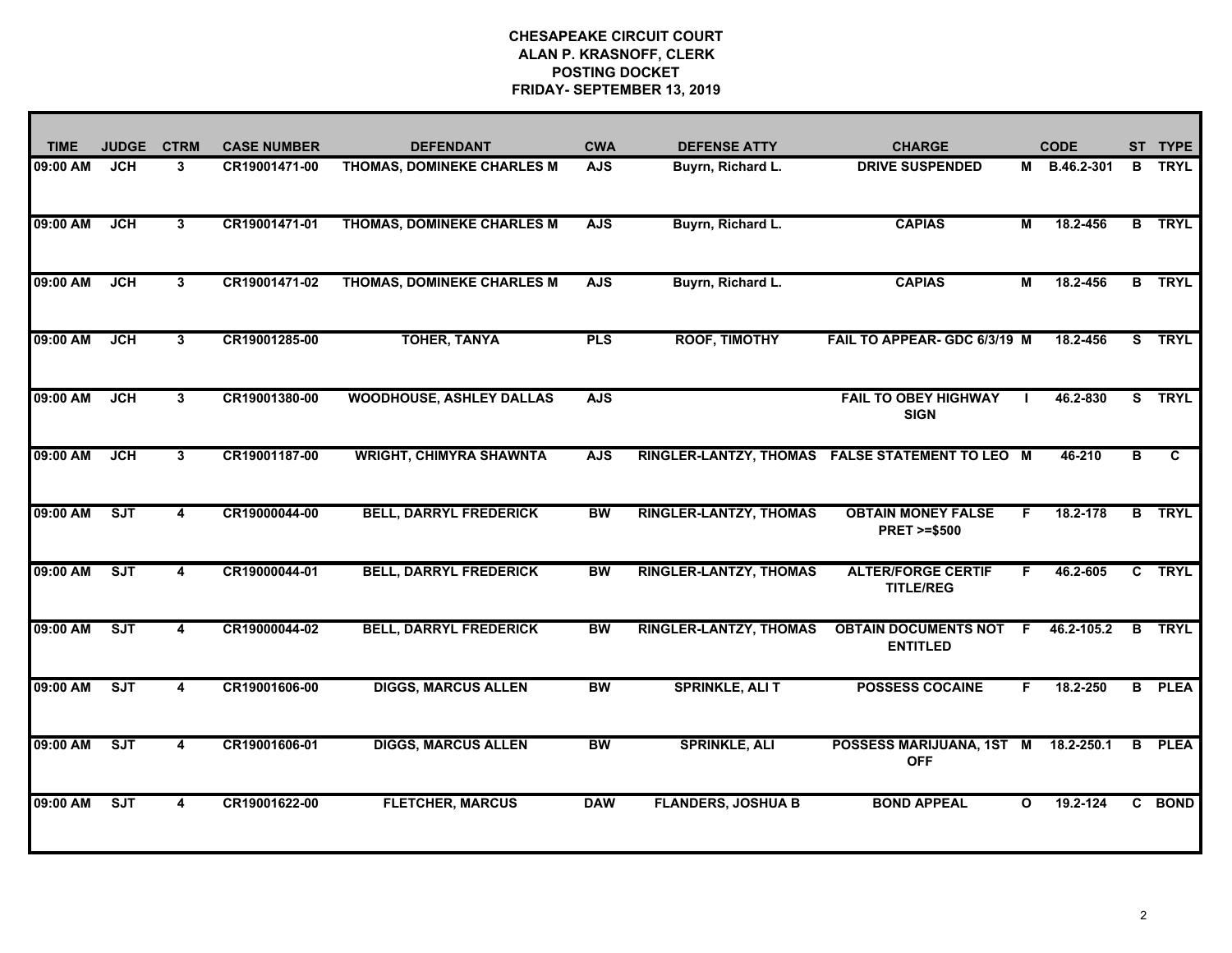| <b>TIME</b> | <b>JUDGE</b> | <b>CTRM</b>             | <b>CASE NUMBER</b> | <b>DEFENDANT</b>                  | <b>CWA</b> | <b>DEFENSE ATTY</b>        | <b>CHARGE</b>                              |    | <b>CODE</b> | <b>ST</b> | <b>TYPE</b>   |
|-------------|--------------|-------------------------|--------------------|-----------------------------------|------------|----------------------------|--------------------------------------------|----|-------------|-----------|---------------|
| 09:00 AM    | <b>SJT</b>   | 4                       | CR10001754-02      | HARRELL, KENTRELL DONTA           | <b>BW</b>  | <b>TRAVERS, MEREDITH B</b> | <b>VIOL PROBATION ON FEL</b><br><b>OFF</b> | F. | 19.2-306    | C.        | <b>BOND</b>   |
| 09:00 AM    | ST           | $\overline{\mathbf{4}}$ | CR14001229-33      | HARRIS, QWONTREAL RAYSHAWN        | <b>KAM</b> | James, Andrew K.           | <b>VIOL PROBATION ON FEL</b><br><b>OFF</b> | F. | 19.2-306    | C         | <b>MOT</b>    |
| 09:00 AM    | SJT          | $\overline{\mathbf{4}}$ | CR14001229-34      | HARRIS, QWONTREAL RAYSHAWN        | <b>KAM</b> | James, Andrew K.           | <b>VIOL PROBATION ON FEL</b><br><b>OFF</b> | -F | 19.2-306    | C         | <b>MOT</b>    |
| 09:00 AM    | SJT          | 4                       | CR14001229-35      | HARRIS, QWONTREAL RAYSHAWN        | <b>KAM</b> | James, Andrew K.           | <b>VIOL PROBATION ON FEL</b><br><b>OFF</b> | -F | 19.2-306    | C         | <b>MOT</b>    |
| 09:00 AM    | ST           | 4                       | CR14001229-36      | <b>HARRIS, QWONTREAL RAYSHAWN</b> | <b>KAM</b> | James, Andrew K.           | <b>VIOL PROBATION ON FEL</b><br><b>OFF</b> | -F | 19.2-306    | C.        | <b>MOT</b>    |
| 09:00 AM    | ST           | 4                       | CR14001229-37      | HARRIS, QWONTREAL RAYSHAWN        | <b>KAM</b> | James, Andrew K.           | <b>VIOL PROBATION ON FEL</b><br><b>OFF</b> | -F | 19.2-306    | C.        | <b>MOT</b>    |
| 09:00 AM    | ST           | 4                       | CR14001229-38      | <b>HARRIS, QWONTREAL RAYSHAWN</b> | <b>KAM</b> | James, Andrew K.           | <b>VIOL PROBATION ON FEL</b><br><b>OFF</b> | F. | 19.2-306    | C.        | <b>MOT</b>    |
| 09:00 AM    | ST           | 4                       | CR14001229-39      | HARRIS, QWONTREAL RAYSHAWN        | <b>KAM</b> | James, Andrew K.           | <b>VIOL PROBATION ON FEL</b><br><b>OFF</b> | -F | 19.2-306    | C.        | <b>MOT</b>    |
| 09:00 AM    | SJT          | 4                       | CR14001229-40      | HARRIS, QWONTREAL RAYSHAWN        | <b>KAM</b> | James, Andrew K.           | <b>VIOL PROBATION ON FEL</b><br><b>OFF</b> | -F | 19.2-306    | C.        | <b>MOT</b>    |
| 09:00 AM    | ST           | 4                       | CR14001229-41      | <b>HARRIS, QWONTREAL RAYSHAWN</b> | <b>KAM</b> | James, Andrew K.           | <b>VIOL PROBATION ON FEL</b><br><b>OFF</b> | -F | 19.2-306    | C.        | <b>MOT</b>    |
| 09:00 AM    | SJT          | 4                       | CR19000355-00      | <b>JOHNSON, DANIEL RAY</b>        | <b>MLK</b> | <b>WASHINGTON, STEVEN</b>  | <b>ANIMAL CRUELTY</b>                      | М  | 3.2-6570    |           | <b>B</b> SENT |
| 09:00 AM    | ST           | 4                       | CR18002106-00      | <b>LOBIANCO, DENISE SPIKES</b>    | <b>BW</b>  | <b>MUSSONI, ERIK</b>       | LARCENY: 3RD+<br><b>CONVICTION</b>         | F. | 18.2-104    | В         | <b>MOT</b>    |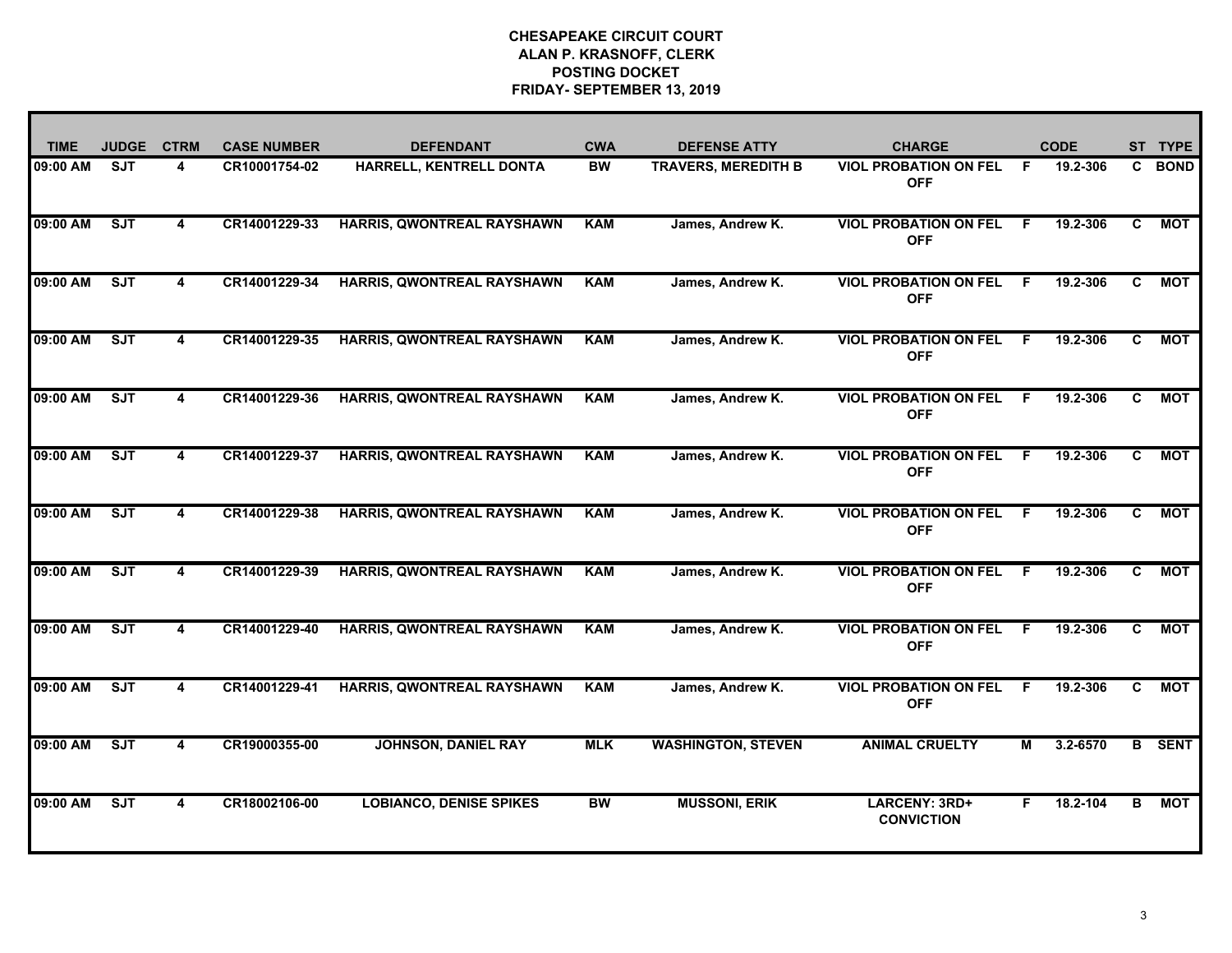| <b>TIME</b> | <b>JUDGE</b>            | <b>CTRM</b> | <b>CASE NUMBER</b> | <b>DEFENDANT</b>                | <b>CWA</b> | <b>DEFENSE ATTY</b>             | <b>CHARGE</b>                                       |              | <b>CODE</b>    | <b>ST</b>    | <b>TYPE</b>   |
|-------------|-------------------------|-------------|--------------------|---------------------------------|------------|---------------------------------|-----------------------------------------------------|--------------|----------------|--------------|---------------|
| 09:00 AM    | <b>SJT</b>              | 4           | CR19001670-00      | <b>MOORE, KEYON</b>             | <b>KAM</b> | <b>FLANDERS, JOSHUA B</b>       | <b>BOND APPEAL</b>                                  | $\mathbf{o}$ | 19.2-124       | C.           | <b>BOND</b>   |
| 09:00 AM    | ST                      | 4           | CR18000032-00      | <b>PARRISH, CLAY DWAYNE</b>     | <b>AHM</b> | Jones, David L.                 | <b>GRAND LARCENY</b>                                | F            | 18.2-95        | C            | RR            |
| 09:00 AM    | SJT                     | 4           | CR19000041-00      | <b>PEARSON, THOMAS RUFUS</b>    | <b>BW</b>  | <b>RINGLER-LANTZY, THOMAS</b>   | <b>OBTAIN MONEY FALSE</b><br><b>PRET &gt;=\$500</b> | F.           | 18.2-178       | $\mathbf{C}$ | <b>TRYL</b>   |
| 09:00 AM    | ST                      | 4           | CR19000041-01      | <b>PEARSON, THOMAS RUFUS</b>    | <b>BW</b>  | <b>RINGLER-LANTZY, THOMAS</b>   | <b>FAIL TO APPEAR-ADATS</b>                         | м            | 18.2-456       |              | C TRYL        |
| 09:00 AM    | <b>SJT</b>              | 4           | CR16000662-03      | <b>PELIGRO, ARNIEL JAYD</b>     | <b>BEC</b> | <b>SWIFT SHERARD, Sanita A.</b> | <b>VIOL PROBATION ON FEL</b><br><b>OFF</b>          | F.           | 19.2-306       |              | C BOND        |
| 09:00 AM    | SJT                     | 4           | CR19001267-00      | PIPPINS, CHRISTOPHER AARON      | <b>DAW</b> | <b>O'DONNELL, CHRISTOPHER</b>   | <b>EMBEZZLEMENT &gt;=\$200</b>                      | F            | 18.2-111       |              | <b>B</b> TRYL |
| 09:00 AM    | <b>SJT</b>              | 4           | CR19000655-00      | <b>POWELL, JASMIN CHANEL</b>    | <b>KAM</b> |                                 | <b>FAIL TO APPEAR; WITNESS M</b>                    |              | 18.2-456       | C            | <b>CAP</b>    |
| 09:00 AM    | $\overline{\text{SJT}}$ | 4           | CR19000655-01      | POWELL, JASMIN CHANEL           | <b>KAM</b> |                                 | <b>FAIL TO APPEAR; ADATS</b>                        |              | M 18.2-456 (6) | C            | <b>CAP</b>    |
| 09:00 AM    | ST                      | 4           | CR19000537-00      | <b>SHADLEY, SOPHIA MARQUITA</b> | <b>BW</b>  | Buyrn, William E.               | <b>PETIT LARCENY 3RD OFF</b>                        | -F           | 18.2-96        |              | C SENR        |
| 09:00 AM    | ST                      | 4           | CR18000054-00      | <b>SMILEY, THERESA LYNN</b>     | <b>DAW</b> | <b>FLANDERS, JOSHUA B</b>       | <b>GRAND LARCENY</b>                                | F            | 18.2-103       | C.           | <b>BOND</b>   |
| 09:00 AM    | <b>SJT</b>              | 4           | CR18000054-06      | <b>SMILEY, THERESA LYNN</b>     | <b>DAW</b> | <b>FLANDERS, JOSHUA B</b>       | <b>FAIL TO APPEAR;</b><br><b>CONTEMPT</b>           | м            | 18.2-456       |              | C BOND        |
| 09:00 AM    | <b>SJT</b>              | 4           | CR19000536-00      | <b>SMITH, DENNIS KEITH; JR</b>  | <b>BW</b>  | <b>BARLOW, JASON A</b>          | <b>POSSESS</b><br><b>METHAMPHETAMINE</b>            | F.           | 18.2-250       |              | C TRYL        |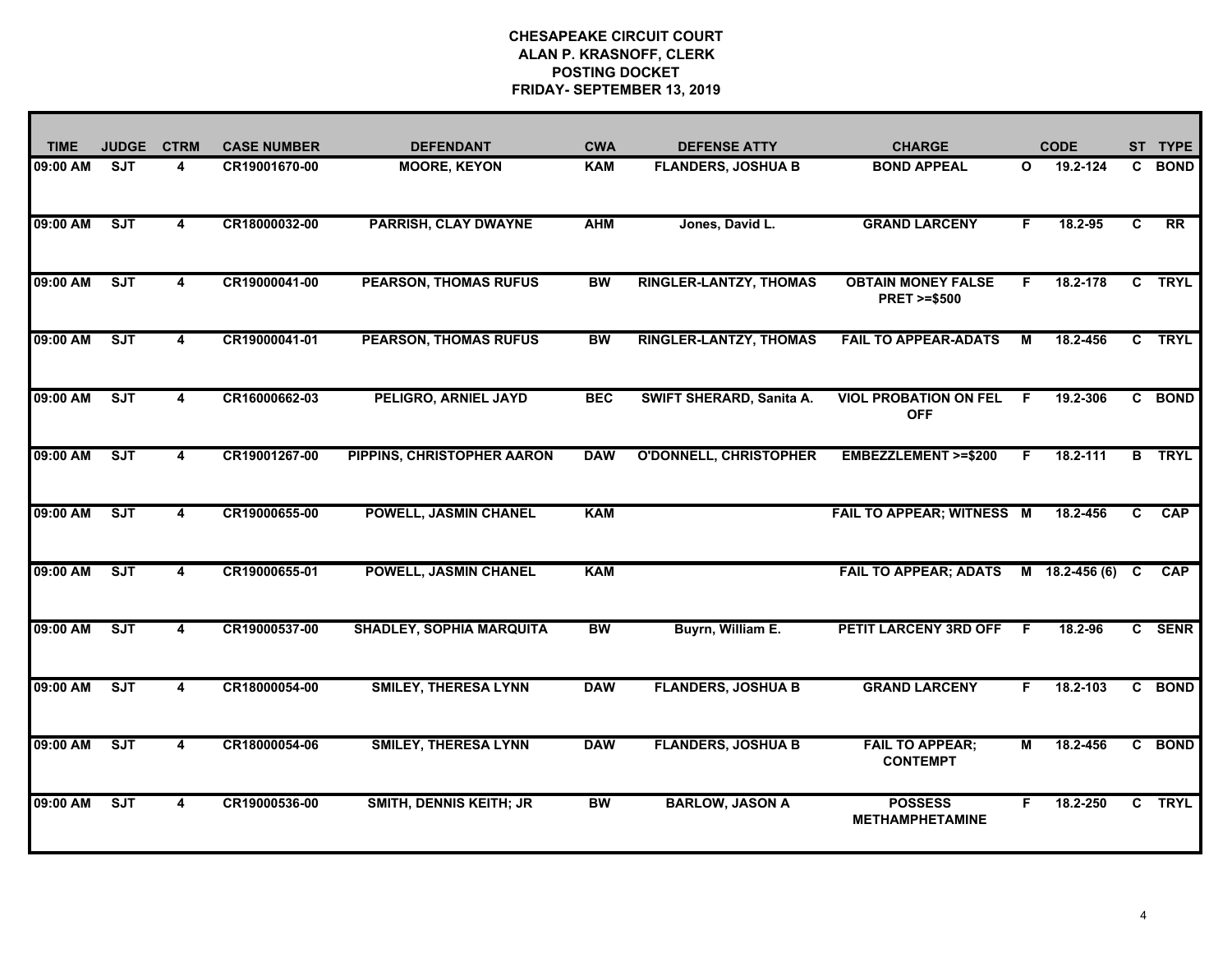| <b>TIME</b> | <b>JUDGE</b> | <b>CTRM</b>             | <b>CASE NUMBER</b> | <b>DEFENDANT</b>               | <b>CWA</b> | <b>DEFENSE ATTY</b>     | <b>CHARGE</b>                                          |              | <b>CODE</b>     |              | ST TYPE       |
|-------------|--------------|-------------------------|--------------------|--------------------------------|------------|-------------------------|--------------------------------------------------------|--------------|-----------------|--------------|---------------|
| 09:00 AM    | <b>SJT</b>   | 4                       | CR19000536-01      | <b>SMITH, DENNIS KEITH; JR</b> | <b>BW</b>  | <b>BARLOW, JASON A</b>  | <b>PETIT LARCENY 3RD+</b><br><b>OFFENSE</b>            | F.           | 18.2-96         |              | C TRYL        |
| 09:00 AM    | SJT          | 4                       | CR19000536-02      | <b>SMITH, DENNIS KEITH; JR</b> | <b>BW</b>  | <b>BARLOW, JASON A</b>  | <b>REC/BUY STOLEN GOODS</b><br>> \$500                 | - F          | 18.2-108        |              | C TRYL        |
| 09:00 AM    | SJT          | 4                       | CR19000536-03      | <b>SMITH, DENNIS KEITH; JR</b> | <b>BW</b>  | <b>BARLOW, JASON A</b>  | <b>UNAUTH POSSESSION:</b><br><b>DRUG PARA</b>          | М            | 54.1-3466       | $\mathbf{c}$ | <b>TRYL</b>   |
| 09:00 AM    | SJT          | $\overline{\mathbf{4}}$ | CR19000536-04      | <b>SMITH, DENNIS KEITH; JR</b> | <b>BW</b>  | <b>BARLOW, JASON A</b>  | ALTERED/FORGED LICENSE M<br><b>PLATES</b>              |              | 46.2-722        | $\mathbf{c}$ | <b>TRYL</b>   |
| 09:00 AM    | ST           | 4                       | CR19000536-05      | <b>SMITH, DENNIS KEITH; JR</b> | <b>BW</b>  | <b>BARLOW, JASON A</b>  | <b>FAIL/REFUSE SURR</b><br><b>LIC/REG/TITLE</b>        |              | $M$ 46.2-613(4) |              | <b>TRYL</b>   |
| 09:00 AM    | SJT          | 4                       | CR19000536-06      | <b>SMITH, DENNIS KEITH; JR</b> | <b>BW</b>  | <b>BARLOW, JASON A</b>  | <b>ILLEGAL INSPECTION</b><br><b>STICKER</b>            | M            | 46.2-1173       |              | <b>TRYL</b>   |
| 09:00 AM    | <b>SJT</b>   | 4                       | CR19000707-00      | <b>WHITE, MICHAEL JAVONTE</b>  | KAM        | Winn, A. Robinson       | INDECENT EXPOSURE, 3RD F 18.2-67.5:1<br><b>IN 10Y</b>  |              |                 | B            | <b>SENR</b>   |
| 09:00 AM    | ST           | 4                       | CR19001527-00      | <b>WOOD, JUSTIN KOYA</b>       | <b>BW</b>  | Winn, A. Robinson       | ELUDE/DISREGARD POLICE- F 46.2-817(B)<br><b>FELONY</b> |              |                 | $\mathbf{C}$ | <b>TRYL</b>   |
| 09:00 AM    | SJT          | 4                       | CR19001527-01      | <b>WOOD, JUSTIN KOYA</b>       | <b>BW</b>  | Winn, A. Robinson       | <b>DRIV UNDER</b><br><b>REVO/SUSPENSION</b>            | М            | B.46.2-301      |              | <b>C</b> TRYL |
| 09:00 AM    | SJT          | 4                       | CR19001527-02      | <b>WOOD, JUSTIN KOYA</b>       | <b>BW</b>  | Winn, A. Robinson       | <b>IDENTY THEFT: OBTAIN ID</b><br>$2+OFF$              |              | $F$ 18.2-186.3  |              | C TRYL        |
| 09:00 AM    | ST           | 4                       | CR19001527-03      | <b>WOOD, JUSTIN KOYA</b>       | <b>BW</b>  | Winn, A. Robinson       | <b>FALSE IDENTIFY SELF TO</b><br><b>LAW ENF</b>        | М            | 19.2-82.1       | C.           | <b>TRYL</b>   |
| 09:00 AM    | ST           | 4                       | CR19001609-00      | YARBROUGH, BRENDEN ALLEN       | <b>SNO</b> | <b>PAGEL, ANNAMARIE</b> | <b>BOND APPEAL</b>                                     | $\mathbf{o}$ | 19.2-124        |              | C BOND        |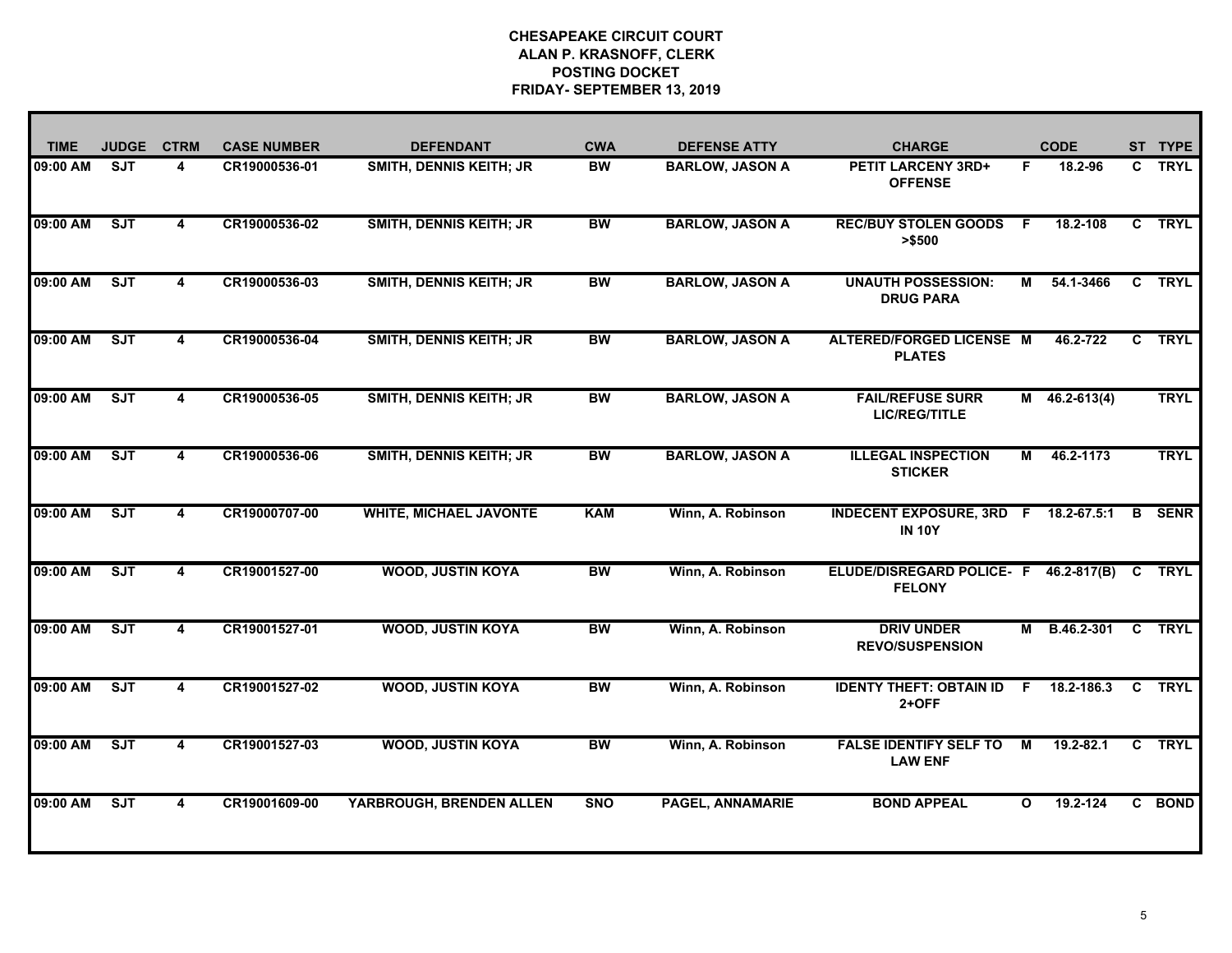| <b>TIME</b>   | <b>JUDGE</b> | <b>CTRM</b> | <b>CASE NUMBER</b> | <b>DEFENDANT</b>                 | <b>CWA</b> | <b>DEFENSE ATTY</b>  | <b>CHARGE</b>                                     |    | <b>CODE</b> |    | ST TYPE         |
|---------------|--------------|-------------|--------------------|----------------------------------|------------|----------------------|---------------------------------------------------|----|-------------|----|-----------------|
| 09:00 AM      | <b>RDS</b>   | 5           | CR18001439-00      | <b>DUNN, ANGELICA ELISA</b>      | <b>MLK</b> | Winn, A. Robinson    | <b>POSSESS COCAINE</b>                            | F. | 18.2-250    | F. | <b>DD</b>       |
| 09:00 AM      | <b>RDS</b>   | 5           | CR18001439-00      | <b>DUNN, ANGELICA ELISA</b>      | <b>MLK</b> | Winn, A. Robinson    | <b>POSSESS COCAINE</b>                            | F. | 18.2-250    | F. | $\overline{cc}$ |
| 09:00 AM      | <b>RDS</b>   | 5           | CR18001829-00      | <b>HAMMOND, TRINITY MICHAEL</b>  | <b>AWW</b> | Sacks, Andrew M.     | <b>PWID MARIJUANA</b>                             | F. | 18.2-248.1  | B  | <b>SENR</b>     |
| 09:00 AM      | <b>RDS</b>   | 5           | CR13002115-02      | <b>RODGERS, DWAYNE THOMAS</b>    | <b>SNO</b> | Black, Hugh E.; III  | <b>PROB VIOL-INDECENT</b><br><b>LIBERTIES</b>     | F. | 19.2-306    | B  | <b>REV</b>      |
| 09:00 AM      | <b>RDS</b>   | 5           | CR13002115-03      | <b>RODGERS, DWAYNE THOMAS</b>    | <b>SNO</b> | Black, Hugh E.; III  | <b>PROB VIOL-SODOMY &lt;13</b><br><b>YRS</b>      | F  | 19.2-306    | в  | <b>REV</b>      |
| 09:00 AM      | <b>RDS</b>   | 5           | CR19001135-00      | <b>SPARKMAN, PHILLIP WILLIAM</b> | <b>AWW</b> | Sacks, Andrew M.     | <b>VIOLENT FELON POSS/TRAN F</b><br><b>WEAPON</b> |    | 18.2-308.2  | C  | <b>TRYL</b>     |
| 09:00 AM      | <b>MATA</b>  | 6           | CR14000005-03      | ALEXANDER, WILLIAM LEONARD       | <b>BEC</b> | Buyrn, Richard L.    | <b>PROB VIOL GRAND</b><br><b>LARCENY</b>          | F. | 19.2-306    | C. | <b>REV</b>      |
| 09:00 AM      | <b>MATA</b>  | 6           | CR19001552-00      | <b>BAXTER, PERCELL JUNIOR</b>    | <b>BKF</b> | <b>HOGAN, DANIEL</b> | <b>EXTORT: IN WRITING</b>                         | F  | 18.2-60     |    | C TRYL          |
| 09:00 AM      | <b>MATA</b>  | 6           | CR19001552-01      | <b>BAXTER, PERCELL JUNIOR</b>    | <b>BKF</b> | <b>HOGAN, DANIEL</b> | <b>EXTORT: IN WRITING</b>                         | F. | $18.2 - 60$ |    | C TRYL          |
| 09:00 AM      | <b>MATA</b>  | 6           | CR19001552-02      | <b>BAXTER, PERCELL JUNIOR</b>    | <b>BKF</b> | <b>HOGAN, DANIEL</b> | <b>EXTORT: IN WRITING</b>                         | F. | $18.2 - 60$ |    | C TRYL          |
| 09:00 AM      | <b>MATA</b>  | 6           | CR19001552-03      | <b>BAXTER, PERCELL JUNIOR</b>    | <b>BKF</b> | <b>HOGAN, DANIEL</b> | <b>EXTORT: IN WRITING</b>                         | F. | 18.2-60     |    | C TRYL          |
| 09:00 AM MATA |              | 6           | CR19001552-04      | <b>BAXTER, PERCELL JUNIOR</b>    | <b>BKF</b> | <b>HOGAN, DANIEL</b> | <b>EXTORT: IN WRITING</b>                         | F. | $18.2 - 60$ |    | C TRYL          |
|               |              |             |                    |                                  |            |                      |                                                   |    |             |    |                 |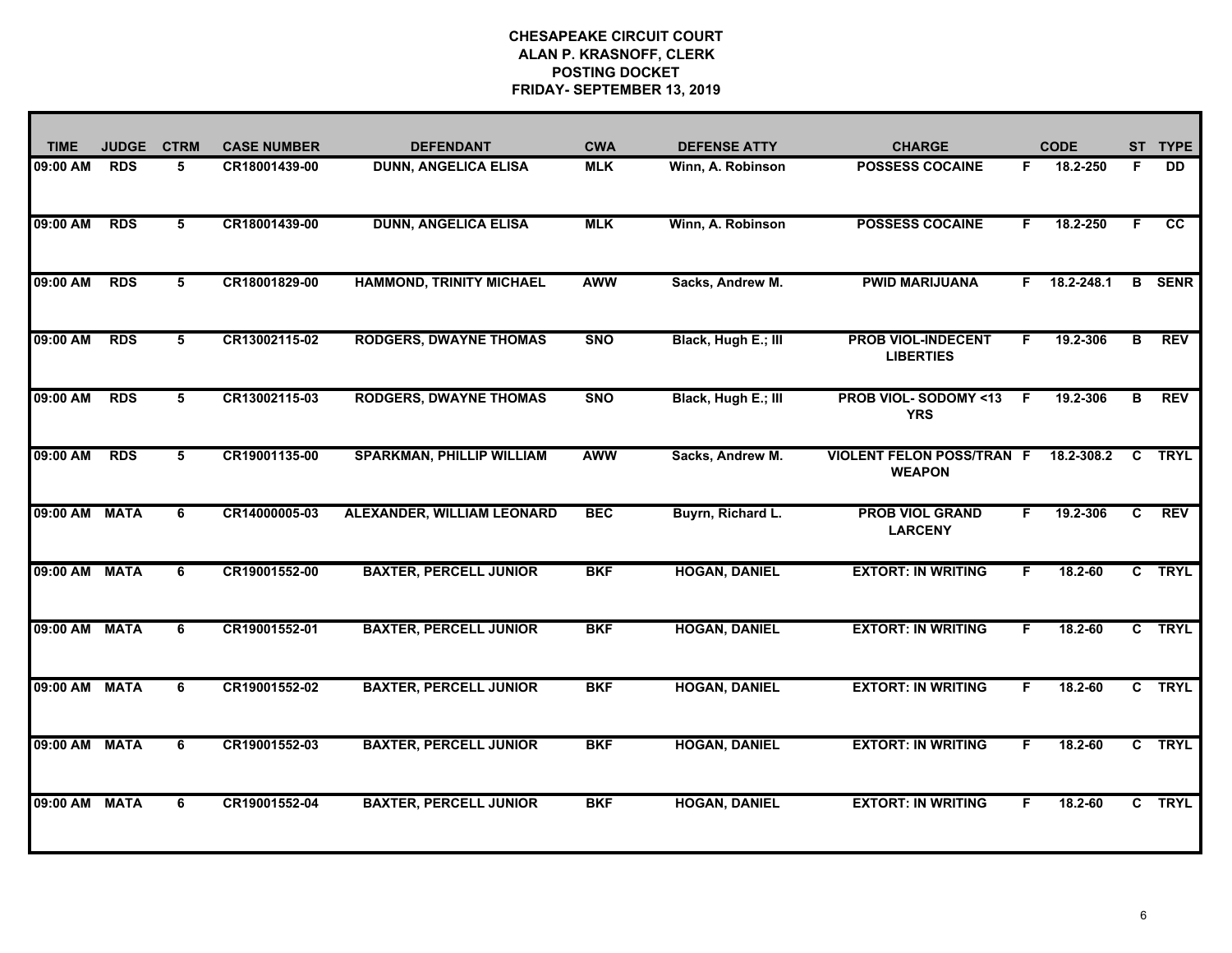| <b>TIME</b>   | <b>JUDGE</b> | <b>CTRM</b> | <b>CASE NUMBER</b> | <b>DEFENDANT</b>                 | <b>CWA</b> | <b>DEFENSE ATTY</b>       | <b>CHARGE</b>                                   |    | <b>CODE</b>     |                | ST TYPE     |
|---------------|--------------|-------------|--------------------|----------------------------------|------------|---------------------------|-------------------------------------------------|----|-----------------|----------------|-------------|
| 09:00 AM MATA |              | 6           | CR19001384-00      | <b>BOYD, TERRENCE RAFIEL</b>     | <b>BKF</b> | Winn, A. Robinson         | <b>SHOPLIFTING 3RD+ OFF</b>                     | F. | 18.2-103        | $\mathbf{C}$   | <b>PLEA</b> |
| 09:00 AM MATA |              | 6           | CR19001361-00      | <b>BROWN, ASHLEY</b>             | <b>JAF</b> | <b>SHANNON, KRISTEN M</b> | <b>FTA WITNESS</b>                              |    | $M$ 18.2-456(6) | В              | CAP         |
| 09:00 AM MATA |              | 6           | CR18001404-00      | FIELDS, CORI JERMAINE; JR        | <b>BKF</b> | <b>JONES, M COLSTON</b>   | <b>UTTERING</b>                                 | F. | 18.2-170        | $\overline{c}$ | <b>WC</b>   |
| 09:00 AM MATA |              | 6           | CR18001404-01      | FIELDS, CORI JERMAINE; JR        | <b>BKF</b> | <b>JONES, M COLSTON</b>   | <b>BANK NOTE/COIN:</b><br><b>FORGERY</b>        | F. | 18.2-170        | C              | <b>WC</b>   |
| 09:00 AM MATA |              | 6           | CR18001404-02      | <b>FIELDS, CORI JERMAINE; JR</b> | <b>BKF</b> | <b>JONES, M COLSTON</b>   | <b>OBTAIN MONEY BY FALSE</b><br><b>PRETENSE</b> | м  | 18.2-178        | C              | <b>WC</b>   |
| 09:00 AM MATA |              | 6           | CR18001404-03      | <b>FIELDS, CORI JERMAINE; JR</b> | <b>BKF</b> | <b>JONES, M COLSTON</b>   | <b>BANK NOTE:FORGERY</b>                        | м  | 18.2-173        | s              | <b>WC</b>   |
| 09:00 AM MATA |              | 6           | CR18001404-04      | <b>FIELDS, CORI JERMAINE; JR</b> | <b>BKF</b> | <b>JONES, M COLSTON</b>   | <b>SUMMARY CONTEMPT</b>                         | М  | 18.2-456        | C              | <b>AC</b>   |
| 09:00 AM MATA |              | 6           | CR18001404-05      | FIELDS, CORI JERMAINE; JR        | <b>BKF</b> | <b>JONES, M COLSTON</b>   | <b>SUMMARY CONTEMPT</b>                         | М  | 18.2-456        | C              | <b>AC</b>   |
| 09:00 AM MATA |              | 6           | CR18001404-06      | FIELDS, CORI JERMAINE; JR        | <b>BKF</b> | <b>JONES, M COLSTON</b>   | <b>SUMMARY CONTEMPT</b>                         | М  | 18.2-456        | C              | <b>AC</b>   |
| 09:00 AM MATA |              | 6           | CR18001404-07      | <b>FIELDS, CORI JERMAINE; JR</b> | <b>BKF</b> | <b>JONES, M COLSTON</b>   | <b>SUMMARY CONTEMPT</b>                         | М  | 18.2-456        | C              | <b>AC</b>   |
| 09:00 AM MATA |              | 6           | CR18001404-08      | FIELDS, CORI JERMAINE; JR        | <b>BKF</b> | <b>JONES, M COLSTON</b>   | <b>SUMMARY CONTEMPT</b>                         | м  | 18.2-456        | C              | <b>AC</b>   |
| 09:00 AM MATA |              | 6           | CR18001404-09      | <b>FIELDS, CORI JERMAINE; JR</b> | <b>BKF</b> | <b>JONES, M COLSTON</b>   | <b>SUMMARY CONTEMPT</b>                         | м  | 18.2-456        | C              | <b>AC</b>   |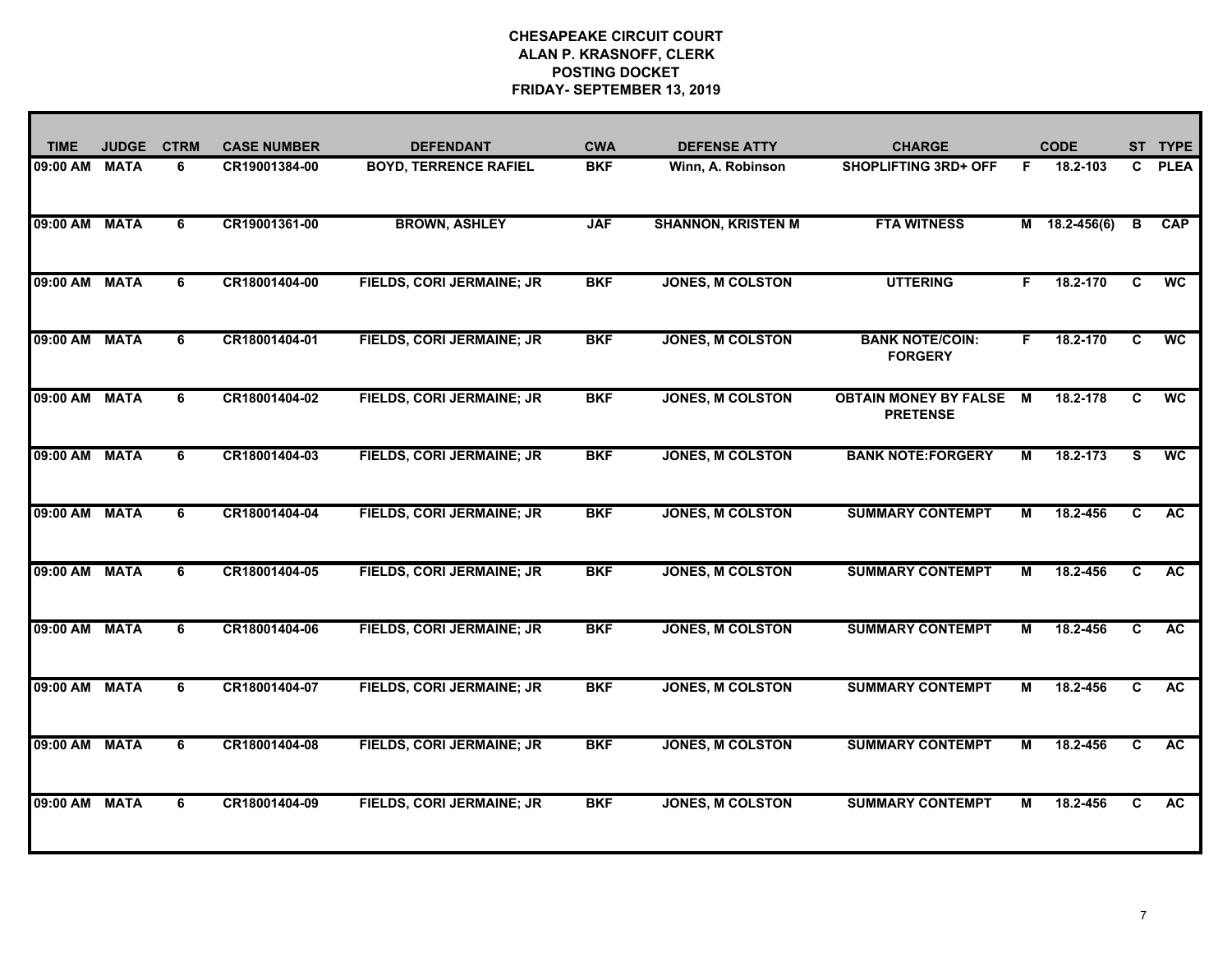| <b>TIME</b>   | <b>JUDGE</b> | <b>CTRM</b>    | <b>CASE NUMBER</b> | <b>DEFENDANT</b>                 | <b>CWA</b> | <b>DEFENSE ATTY</b>         | <b>CHARGE</b>                                  |    | <b>CODE</b>   | <b>ST</b>    | <b>TYPE</b>     |
|---------------|--------------|----------------|--------------------|----------------------------------|------------|-----------------------------|------------------------------------------------|----|---------------|--------------|-----------------|
| 09:00 AM MATA |              | 6              | CR18001404-10      | FIELDS, CORI JERMAINE; JR        | <b>BKF</b> | <b>JONES, M COLSTON</b>     | <b>SUMMARY CONTEMPT</b>                        | М  | 18.2-456      | C            | <b>AC</b>       |
| 09:00 AM MATA |              | $\overline{6}$ | CR18001404-11      | <b>FIELDS, CORI JERMAINE; JR</b> | <b>BKF</b> | <b>JONES, M COLSTON</b>     | <b>SUMMARY CONTEMPT</b>                        | М  | 18.2-456      | C            | <b>AC</b>       |
| 09:00 AM MATA |              | 6              | CR18001404-12      | FIELDS, CORI JERMAINE; JR        | <b>BKF</b> | <b>JONES, M COLSTON</b>     | <b>SUMMARY CONTEMPT</b>                        | М  | 18.2-456      | C            | <b>AC</b>       |
| 09:00 AM      | <b>MATA</b>  | 6              | CR18001404-13      | FIELDS, CORI JERMAINE; JR        | <b>BKF</b> | <b>JONES, M COLSTON</b>     | <b>SUMMARY CONTEMPT</b>                        | М  | 18.2-456      | C            | <b>AC</b>       |
| 09:00 AM MATA |              | 6              | CR18001404-14      | <b>FIELDS, CORI JERMAINE; JR</b> | <b>BKF</b> | <b>JONES, M COLSTON</b>     | <b>SUMMARY CONTEMPT</b>                        | М  | 18.2-456      | C            | <b>AC</b>       |
| 09:00 AM MATA |              | 6              | CR18001404-15      | <b>FIELDS, CORI JERMAINE; JR</b> | <b>BKF</b> | <b>JONES, M COLSTON</b>     | <b>SUMMARY CONTEMPT</b>                        | м  | 18.2-456      | C            | <b>AC</b>       |
| 09:00 AM MATA |              | 6              | CR18001761-00      | FIELDS, CORI JERMAINE; JR        | <b>BKF</b> | <b>JONES, M COLSTON</b>     | <b>FORGING COIN AND BANK F</b><br><b>NOTES</b> |    | 18.2-170      | C            | $\overline{wc}$ |
| 09:00 AM MATA |              | 6              | CR18001761-01      | FIELDS, CORI JERMAINE; JR        | <b>BKF</b> | <b>JONES, M COLSTON</b>     | <b>CONSPIRE: FORGERY</b>                       | F. | 18.2-170      | C            | <b>WC</b>       |
| 09:00 AM MATA |              | 6              | CR19001488-00      | <b>FORD, CHARLES MICHAEL</b>     | <b>JAF</b> | Spencer, Jo Anne            | <b>ELUDING POLICE</b>                          | F. | 46.2-817      | $\mathbf{c}$ | <b>PLEA</b>     |
| 09:00 AM MATA |              | 6              | CR19001488-01      | <b>FORD, CHARLES MICHAEL</b>     | <b>JAF</b> | Spencer, Jo Anne            | <b>DWI: 1ST OFFENSE</b>                        | М  | A.18.2-266    | $\mathbf{C}$ | <b>PLEA</b>     |
| 09:00 AM MATA |              | 6              | CR17002207-00      | <b>JOHNSON, WILLIAM JACOB</b>    | <b>JAF</b> | Black, Hugh E.; III         | <b>MANSLAUGHTER</b>                            | F. | 18.2-36       | C            | $\overline{RR}$ |
| 09:00 AM MATA |              | 6              | CR19001410-00      | <b>JONES, QUNIQUE LESHEL</b>     | <b>AEP</b> | <b>Mason, Sharon Butler</b> | <b>STLN PRPRTY:INT TO SELL</b><br>$>= $500$    |    | F 18.2-108.01 | В            | <b>TRYL</b>     |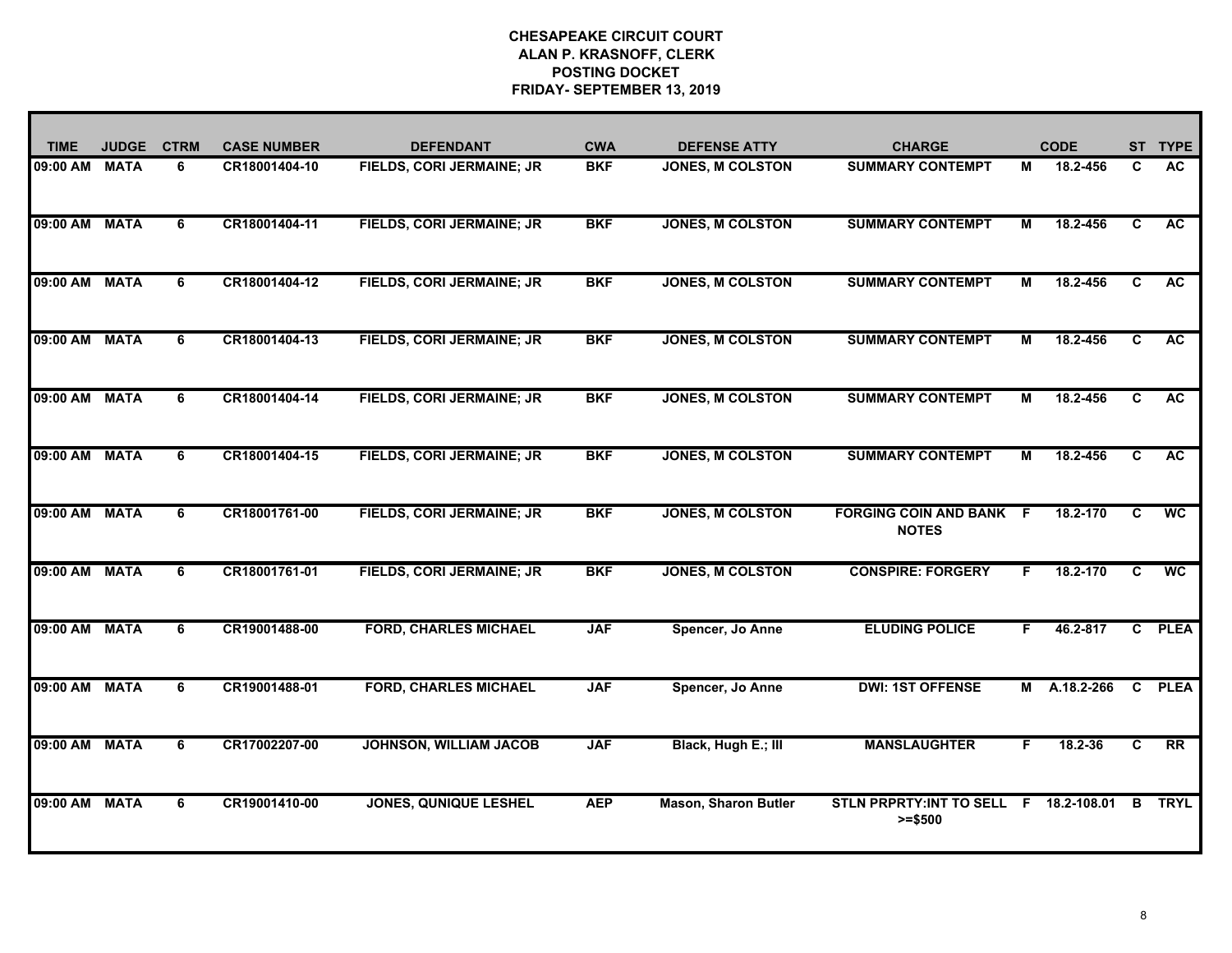| <b>TIME</b>   | <b>JUDGE</b> | <b>CTRM</b> | <b>CASE NUMBER</b> | <b>DEFENDANT</b>                | <b>CWA</b> | <b>DEFENSE ATTY</b>         | <b>CHARGE</b>                                       |          | <b>CODE</b>  | <b>ST</b>    | <b>TYPE</b>   |
|---------------|--------------|-------------|--------------------|---------------------------------|------------|-----------------------------|-----------------------------------------------------|----------|--------------|--------------|---------------|
| 09:00 AM MATA |              | 6           | CR19001410-01      | <b>JONES, QUNIQUE LESHEL</b>    | <b>AEP</b> | <b>Mason, Sharon Butler</b> | <b>CONSP TO COMMIT</b><br><b>LARCENY &gt;\$500</b>  | F.       | 18.2-23      | B.           | <b>TRYL</b>   |
| 09:00 AM MATA |              | 6           | CR19001410-02      | <b>JONES, QUNIQUE LESHEL</b>    | <b>AEP</b> | <b>Mason, Sharon Butler</b> | ATTEMPT: SHOPLIFT >=\$500 F                         |          | 18.2-103     |              | <b>B</b> TRYL |
| 09:00 AM MATA |              | 6           | CR19001655-00      | <b>MCCORD, MICHAEL</b>          | <b>BEC</b> | <b>SHANNON, KRISTEN M</b>   | <b>BOND APPEAL</b>                                  | $\Omega$ | 19.2-124     | $\mathbf{c}$ | <b>BOND</b>   |
| 09:00 AM      | <b>MATA</b>  | 6           | CR07003871-01      | <b>MCKINNON, RONDELL</b>        | <b>MAP</b> | Spencer, Jo Anne            | <b>VIOL PROBATION ON FEL</b><br><b>OFF</b>          | F.       | 19.2-306     | C.           | <b>REV</b>    |
| 09:00 AM      | <b>MATA</b>  | 6           | CR07004225-01      | <b>MCKINNON, RONDELL</b>        | <b>MAP</b> | Spencer, Jo Anne            | <b>VIOL PROBATION ON FEL</b><br><b>OFF</b>          | E        | 19.2-306     | C.           | <b>REV</b>    |
| 09:00 AM MATA |              | 6           | CR18001735-00      | <b>SMITH, NATORI GIOVANNI</b>   | <b>AWW</b> | <b>HOGAN, DANIEL</b>        | EMBEZZLEMENT: >=\$200                               | F        | 18.2-111     | B            | RR            |
| 09:00 AM MATA |              | 6           | CR19001362-00      | <b>SMITH, TAMEKA</b>            | <b>JAF</b> | <b>OXENHAM, CARA P</b>      | <b>FTA: WITNESS</b>                                 | М        | 18.2-456     |              | <b>TRYL</b>   |
| 09:00 AM      | <b>MATA</b>  | 6           | CR19001517-00      | <b>STITH, JEFFERY</b>           | <b>MAP</b> | <b>WENTWORTH, RACHEL E</b>  | STRANGLE:WOUND/INJURY F<br><b>RESULTS</b>           |          | 18.2-51.6    | C.           | <b>PLEA</b>   |
| 09:00 AM      | <b>MATA</b>  | 6           | CR13002550-01      | <b>SYKES, MARCUS ALEXANDER</b>  | <b>MAP</b> | Spencer, Jo Anne            | <b>PROB VIOL GRAND</b><br><b>LARCENY</b>            | F.       | 19.2-306     | C.           | <b>REV</b>    |
| 09:00 AM      | <b>MATA</b>  | 6           | CR19001314-00      | <b>TAYLOR, STERLING SIMPSON</b> | <b>BKF</b> | Winn, A. Robinson           | <b>DWI: 1ST OFFENSE</b>                             |          | M A.18.2-266 | B            | <b>TRYL</b>   |
| 09:00 AM MATA |              | 6           | CR19001409-00      | <b>WARD, ZAMESHIA ASIANA</b>    | <b>AEP</b> | Winn, A. Robinson           | <b>GRND LARCENY: &gt;=\$500</b><br><b>NOT PERSN</b> | F.       | 18.2-95      |              | F TRYL        |
| 09:00 AM      | <b>MATA</b>  | 6           | CR19001409-01      | <b>WARD, ZAMESHIA ASIANA</b>    | <b>AEP</b> | Winn, A. Robinson           | STLN PRPRTY: INT TO SELL F 18.2-108.01<br>$>= $500$ |          |              | F.           | <b>TRYL</b>   |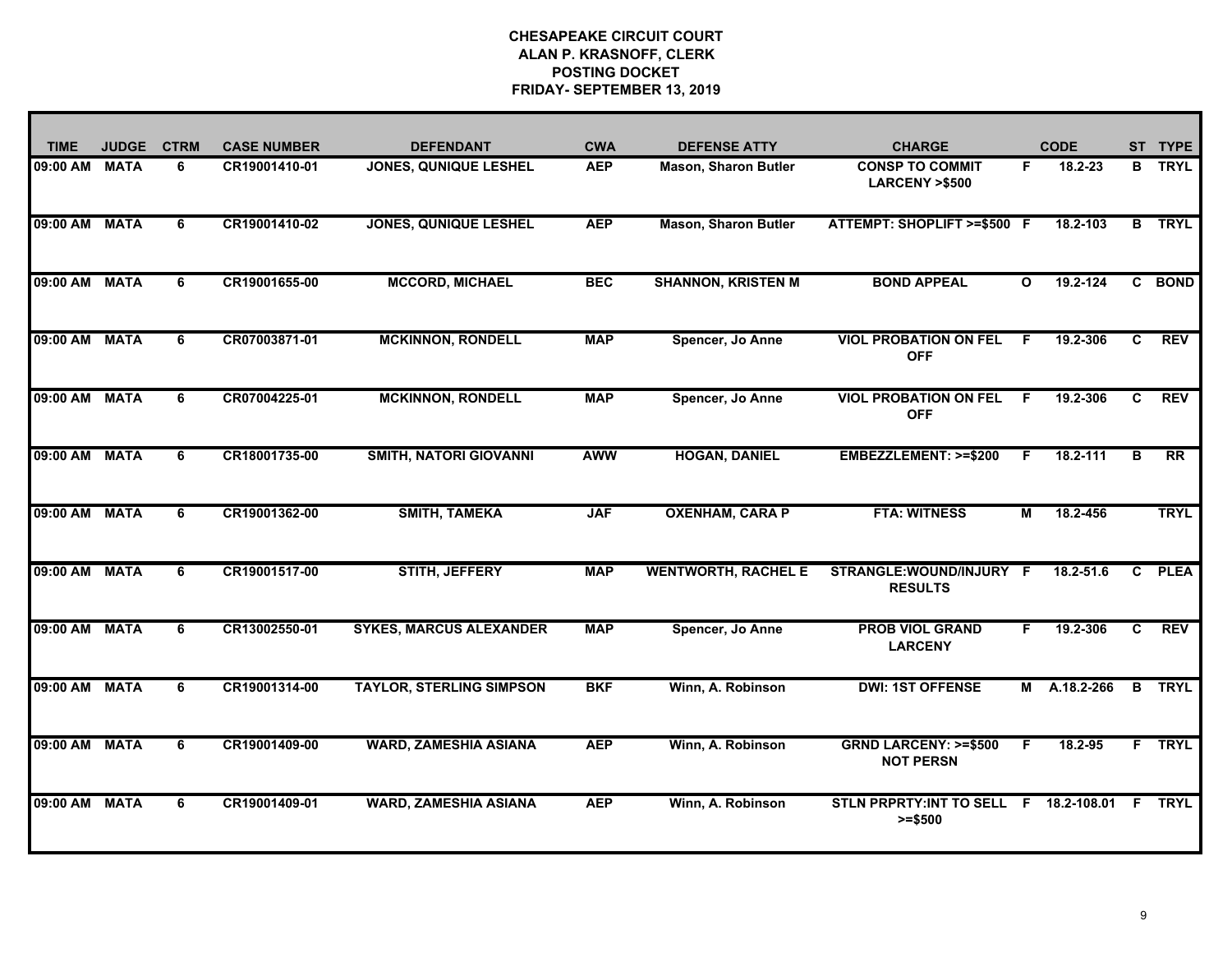| <b>TIME</b>   | <b>JUDGE</b> | <b>CTRM</b>    | <b>CASE NUMBER</b> | <b>DEFENDANT</b>                | <b>CWA</b> | <b>DEFENSE ATTY</b>        | <b>CHARGE</b>                                       |    | <b>CODE</b> |              | ST TYPE       |
|---------------|--------------|----------------|--------------------|---------------------------------|------------|----------------------------|-----------------------------------------------------|----|-------------|--------------|---------------|
| 09:00 AM      | <b>MATA</b>  | 6              | CR19001409-02      | <b>WARD, ZAMESHIA ASIANA</b>    | <b>AEP</b> | Winn, A. Robinson          | <b>CONSPIRE/AID/ABET LARC F</b><br>> \$500          |    | 18.2-23     |              | F TRYL        |
| 09:00 AM      | <b>MATA</b>  | 6              | CR19001409-03      | <b>WARD, ZAMESHIA ASIANA</b>    | <b>AEP</b> | Winn, A. Robinson          | POSSESSION OF BURGLARY F<br><b>TOOLS</b>            |    | 18.2-94     |              | <b>B</b> TRYL |
| 09:00 AM      | <b>MATA</b>  | 6              | CR18001830-00      | <b>WARRICK, BRANDON CHARLES</b> | <b>AWW</b> | <b>BALES, PATRICK L</b>    | <b>PWID MARIJUANA</b>                               | F. | 18.2-248.1  | B.           | <b>SENR</b>   |
| 09:00 AM      | <b>MATA</b>  | 6              | CR19000916-00      | <b>WATKINS, JAMES ANTHONY</b>   | <b>JAF</b> | <b>WENTWORTH, RACHEL E</b> | <b>BREAK &amp; ENTER</b>                            | F. | $18.2 - 92$ |              | C TRYL        |
| 09:00 AM      | <b>MATA</b>  | 6              | CR19000916-01      | <b>WATKINS, JAMES ANTHONY</b>   | <b>JAF</b> | <b>WENTWORTH, RACHEL E</b> | <b>BOMB/BURN THREAT</b><br><b>ACCUSED &gt;15Y</b>   | F. | 18.2-83     |              | C TRYL        |
| 09:00 AM MATA |              | 6              | CR19000916-02      | <b>WATKINS, JAMES ANTHONY</b>   | <b>JAF</b> | <b>WENTWORTH, RACHEL E</b> | <b>DESTRUCTION OF</b><br><b>PROPERTY</b>            | м  | 18.2-137    |              | C TRYL        |
| 09:00 AM MATA |              | 6              | CR19001074-01      | <b>WOLMART, WILFRED ABRAHAM</b> | <b>BEC</b> | <b>NICHOLAS, LESLEE</b>    | <b>ASSAULT &amp; BATTERY-FAM M</b><br><b>MEMBER</b> |    | 18.2-57.2   | C.           | <b>BOND</b>   |
| 09:30 AM      | <b>MATA</b>  | $\mathbf{2}$   | CR19000247-00      | <b>FICHTER, NANCI LEIGH</b>     | <b>AEP</b> | <b>FLANDERS, JOSHUA B</b>  | <b>SHOPLFT: ALTER PRICE</b><br>$<$ \$500 $(3+)$     | F. | 18.2-103    | в            | <b>TBS</b>    |
| 09:30 AM      | <b>MATA</b>  | $\mathbf{2}$   | CR18000487-05      | <b>HARRIS, HAKEEN JAHAD</b>     |            |                            | <b>VIOL PROBATION ON FEL</b><br><b>OFF</b>          | F. | 19.2-306    | $\mathbf{c}$ | <b>ADAT</b>   |
| 09:30 AM      | <b>MATA</b>  | $\mathbf{2}$   | CR18000487-06      | <b>HARRIS, HAKEEN JAHAD</b>     |            |                            | <b>VIOL PROBATION OF MISD</b><br><b>OFF</b>         | м  | 19.2-306    | C.           | <b>ADAT</b>   |
| 09:30 AM      | <b>MATA</b>  | $\overline{2}$ | CR18000487-07      | <b>HARRIS, HAKEEN JAHAD</b>     |            |                            | <b>VIOL PROBATION OF MISD</b><br><b>OFF</b>         | M  | 19.2-306    | $\mathbf{c}$ | <b>ADAT</b>   |
| 09:30 AM      | <b>MATA</b>  | $\mathbf{2}$   | CR04003364-01      | <b>JOHNSON, DON FITZGERALD</b>  | <b>DRT</b> | <b>SACKS, ANDREW M</b>     | <b>PROB VIOL PETIT LARCENY F</b><br>3RD             |    | 19.2-306    | в            | <b>TBS</b>    |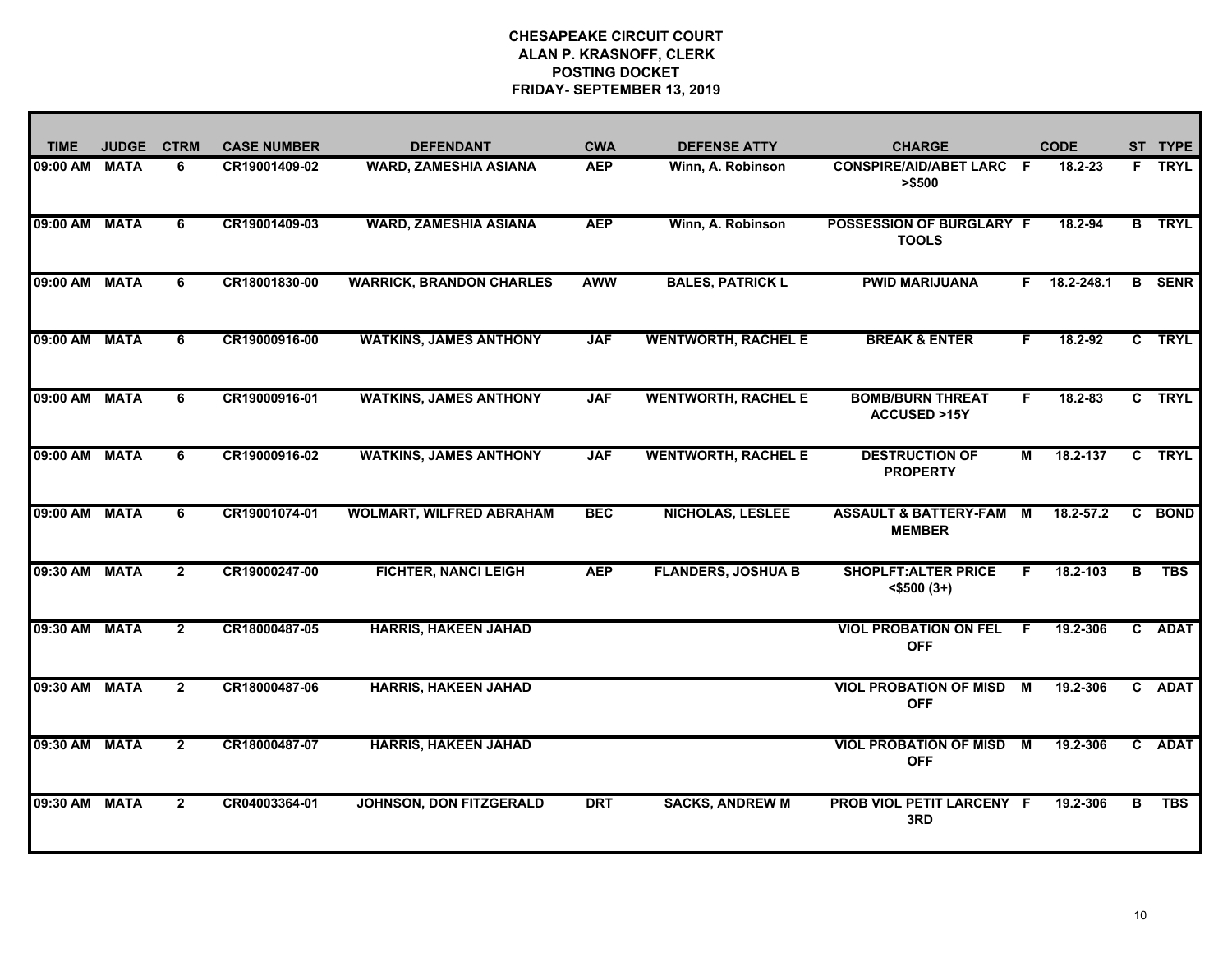| <b>TIME</b>   | <b>JUDGE</b> | <b>CTRM</b>    | <b>CASE NUMBER</b> | <b>DEFENDANT</b>               | <b>CWA</b> | <b>DEFENSE ATTY</b>          | <b>CHARGE</b>                                   |    | <b>CODE</b> | <b>ST</b> | <b>TYPE</b>   |
|---------------|--------------|----------------|--------------------|--------------------------------|------------|------------------------------|-------------------------------------------------|----|-------------|-----------|---------------|
| 09:30 AM      | <b>MATA</b>  | $\mathbf{2}$   | CR04004116-01      | JOHNSON, DON FITZGERALD        | <b>DRT</b> | <b>SACKS, ANDREW M</b>       | <b>PROB VIOL PETIT LARCENY F</b><br>3RD         |    | 19.2-306    | в         | <b>TBS</b>    |
| 09:30 AM      | <b>MATA</b>  | $\mathbf{2}$   | CR19001410-03      | <b>JONES, QUNIQUE LESHEL</b>   | <b>AEP</b> |                              | <b>POSSESSION OF BURGLARY F</b><br><b>TOOLS</b> |    | 18.2-94     |           | <b>B</b> ADAT |
| 09:30 AM      | <b>MATA</b>  | $\mathbf{2}$   | CR19001410-04      | <b>JONES, QUNIQUE LESHEL</b>   | <b>AEP</b> |                              | <b>ID THEFT:RESULT VICTM</b><br><b>DETAINED</b> | F. | 18.2-186.3  |           | <b>B</b> ADAT |
| 09:30 AM      | <b>MATA</b>  | $\mathbf{2}$   | CR19001410-05      | JONES, QUNIQUE LESHEL          | <b>AEP</b> |                              | <b>FALSE IDENTIFY SELF TO</b><br><b>LAW ENF</b> | M  | 19.2-82.1   | B.        | <b>ADAT</b>   |
| 09:30 AM      | <b>MATA</b>  | $\mathbf{2}$   | CR18001169-00      | <b>MARSHALL, LITTONIA</b>      | <b>WHC</b> |                              | <b>IDENTY THFT: FINANC LOSS F</b><br>> \$200    |    | 18.2-186.3  | C         | <b>ADAT</b>   |
| 09:30 AM      | <b>MATA</b>  | $\mathbf{2}$   | CR18001169-01      | <b>MARSHALL, LITTONIA</b>      | <b>WHC</b> |                              | <b>IDENTY THFT: FINANC LOSS F</b><br>> \$200    |    | 18.2-186.3  | C.        | <b>ADAT</b>   |
| 09:30 AM MATA |              | $\mathbf{2}$   | CR18001169-02      | <b>MARSHALL, LITTONIA</b>      | <b>WHC</b> |                              | <b>IDENTY THFT: FINANC LOSS F</b><br>> \$200    |    | 18.2-186.3  | C.        | <b>ADAT</b>   |
| 09:30 AM      | <b>MATA</b>  | $\overline{2}$ | CR15000626-01      | <b>MINNIE, ELIZABETH MARIE</b> |            |                              | <b>VIOL PROBATION ON FEL</b><br><b>OFF</b>      | F  | 19.2-306    |           | C ADAT        |
| 09:30 AM      | <b>MATA</b>  | $\overline{2}$ | CR05001632-03      | <b>WILSON, BRANDON CHARLES</b> | <b>AEP</b> | <b>TAYLOR, MATTHEW T; SR</b> | <b>VIOL PROBATION</b><br>(BURGLARY)             | F  | 19.2-306    | C.        | <b>TBS</b>    |
| 09:30 AM MATA |              | $\overline{2}$ | CR05001633-03      | <b>WILSON, BRANDON CHARLES</b> | <b>AEP</b> | <b>TAYLOR, MATTHEW T; SR</b> | <b>VIOL PROBATION (ARSON) F</b>                 |    | 19.2-306    | C.        | <b>TBS</b>    |
| 09:30 AM      | <b>MATA</b>  | $\overline{2}$ | CR05001634-03      | <b>WILSON, BRANDON CHARLES</b> | <b>AEP</b> | <b>TAYLOR, MATTHEW T; SR</b> | <b>VIOL PROBATION (G/L)</b>                     | F. | 19.2-306    | C.        | <b>TBS</b>    |